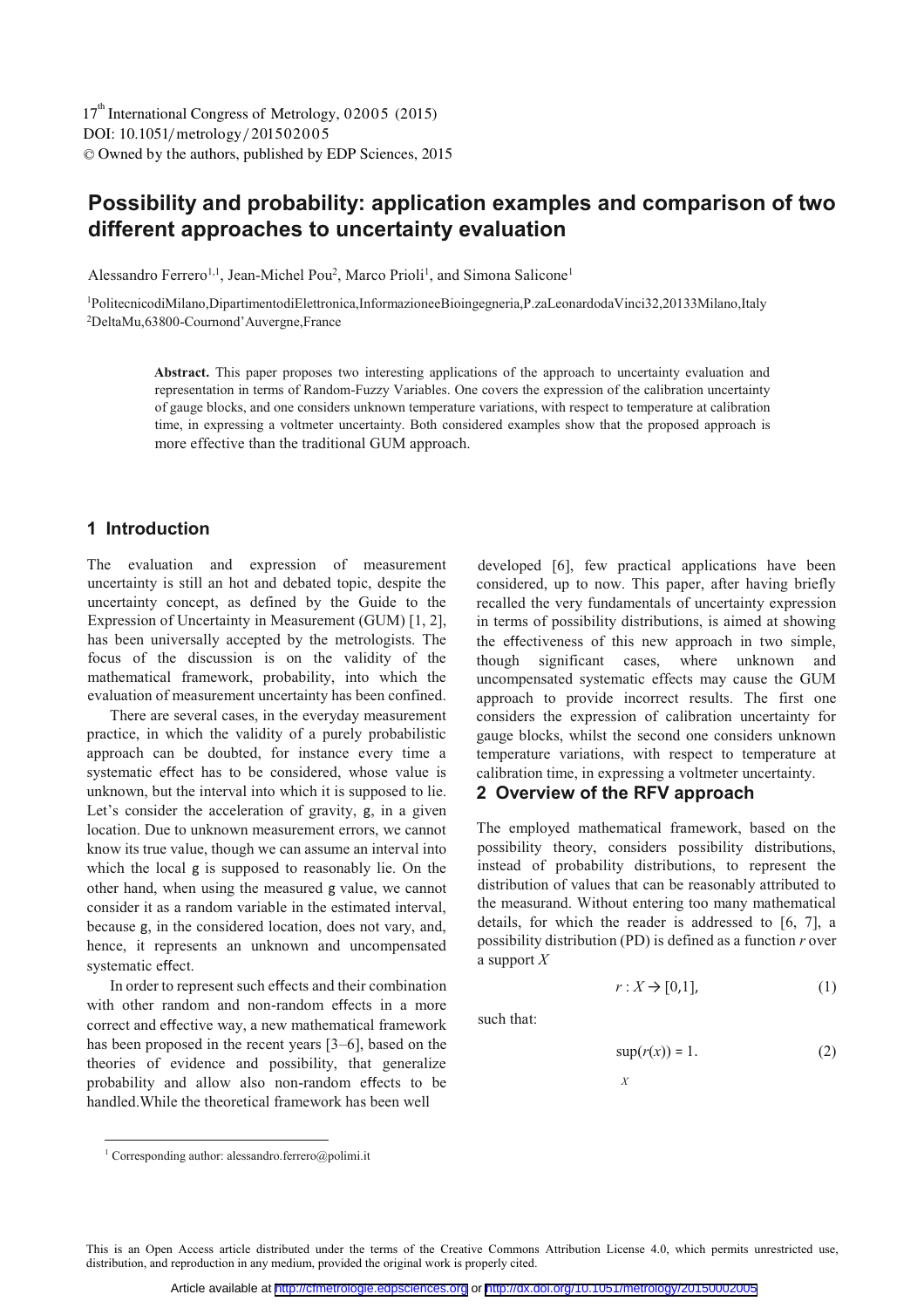The cuts  $I_{\alpha}$  of a PD, called  $\alpha$ -cuts and defined as:

$$
I_{\alpha} = \{x \mid r(x) \ge \alpha\},\tag{3}
$$

can be considered as a generalization of the probabilistic concept of confidence intervals and a credibility that an element *x* belongs to them can be associated to each interval, in the range [0,1] [6, 8]. In particular, the credibility value is given, for each  $\alpha$ -cut at level  $\alpha$ , by 1 –  $\alpha$  [7]. Therefore, expressing a measurement result in terms of a PD yields a family of confidence intervals at various confidence levels. Since the final aim of uncertainty evaluation is "*to provide*

*an interval about the result of a measurement within which the values that could reasonably be attributed to the measurand may be expected to lie with a high level of confidence*" [1], expressing a measurement result in terms of a

PD is in complete agreement with the requirements of the GUM.

It has been proved [6] that a PD can effectively represent the effect of any kind of contributions to uncertainty. However, different effects (random and nonrandom) give different contributions to uncertainty and combine in different ways. Therefore, we may expect that a single PD is not enough to represent all effects and their combinations, and that an aggregation of at least two PDs is required.

Random Fuzzy Variables (RFVs) have been defined to this purpose [7]. An RFV is defined by two possibility distributions: the *internal* one  $r_{int}(x)$  considers all nonrandom contributions to uncertainty, whilst the *external*  one  $r_{\text{ext}}(x)$  considers also the random contributions. The external PD is obtained by combining the internal PD  $r_{int}(x)$  with the random PD  $r_{ran}(x)$ , which considers only the random contributions to uncertainty [7].

Fig. 1 shows an example of RFV and its PDs.



Figure 1. PDs composing an RFV (blue and cyan lines).

Since the two PDs  $r_{int}(x)$  and  $r_{ran}(x)$  represent different <sup>e</sup>ffects that combine in different ways, the mathematics used to combine RFVs must consider the different characteristics of these two PDs. This mathematics exploits the definition of joint PDs, given in [9] for the internal PDs and in [10] for the random PDs, and the application of the Zadeh's extension principle [11], as also shown in [12, 13], to which the reader is addressed for further details.

### **3 Uncertainty evaluation for gauge blocks**

As a first example, let us consider one of the examples proposed by the Collège Français de Métrologie (CFM), and in particular the  $27<sup>th</sup>$  example on the calibration of gauge blocks [14]. In this example, different uncertainty sources are considered, as listed in Table 1.

According to the CFM example, all effects are considered as random ones, and a specific probability density function (PDF) is assumed for each of them, together with their standard deviation, as listed in Table 1. Following the approach of the GUM [1], being those <sup>e</sup>ffects not correlated, a combined standard uncertainty *u*<sup>c</sup> = 32nm is obtained [14], thus leading to a combined expanded uncertainty  $U_c = 64$ nm, under the assumption of a normal

| #  | <b>Source</b>                                 | <b>PDF</b> | $u(\cdot)$      |
|----|-----------------------------------------------|------------|-----------------|
| 1  | repeatability                                 | N          | $16 \text{ nm}$ |
| 2  | accuracy correction                           | N          | 4 nm            |
| 3  | quantization error                            | T          | $4.08$ nm       |
| 4  | comparator geometry                           | U          | 5.77 nm         |
| 5  | length of the reference block                 | N          | $11 \text{ nm}$ |
| 6  | reference drift between calibrations          | N          | $6.66$ nm       |
| 7  | temperature deviation between blocks          | U          | $17 \text{ nm}$ |
| 8  | difference in the temperature<br>coefficients | N          | $7 \text{ nm}$  |
| 9  | contact deformation on the reference          | N          | $10 \text{ nm}$ |
| 10 | contact deformation on the DUC                | N          | $10 \text{ nm}$ |

Table 1. Contributions to calibration uncertainty. N: normal PDF. T: triangular PDF. U: uniform PDF.

PDF of the final result and a coverage factor  $k = 2$ , corresponding to an interval with 95% confidence level.

However, some of these effects, namely those in rows 2, 4, 5, 9 and 10 in Table 1, show a systematic behavior, since they originate in the imperfections of the measurement process at calibration time. As a matter of fact, the length of the gauge blocks, their geometry, the deformation on the contact point and the accuracy of the sensors, at calibration time, are not random quantities. We simply cannot know their exact values, that are assumed to take single values inside given intervals. When the calibrated block gauge is used in a measurement process, this lack of knowledge cannot be considered as a random effect affecting the measurement result, since the length of the gauge blocks, their geometry, the deformation on the contact point and the accuracy of the sensors do not vary during the measurement procedure. Therefore, this lack of knowledge represents a systematic effect. Hence, just adding their assumed variances to obtain the combined uncertainty, as stated by the GUM, makes little sense.

The representation of the calibration result in terms of an RFV, briefly recalled in the previous section, appears to be much more effective, since it allows one to consider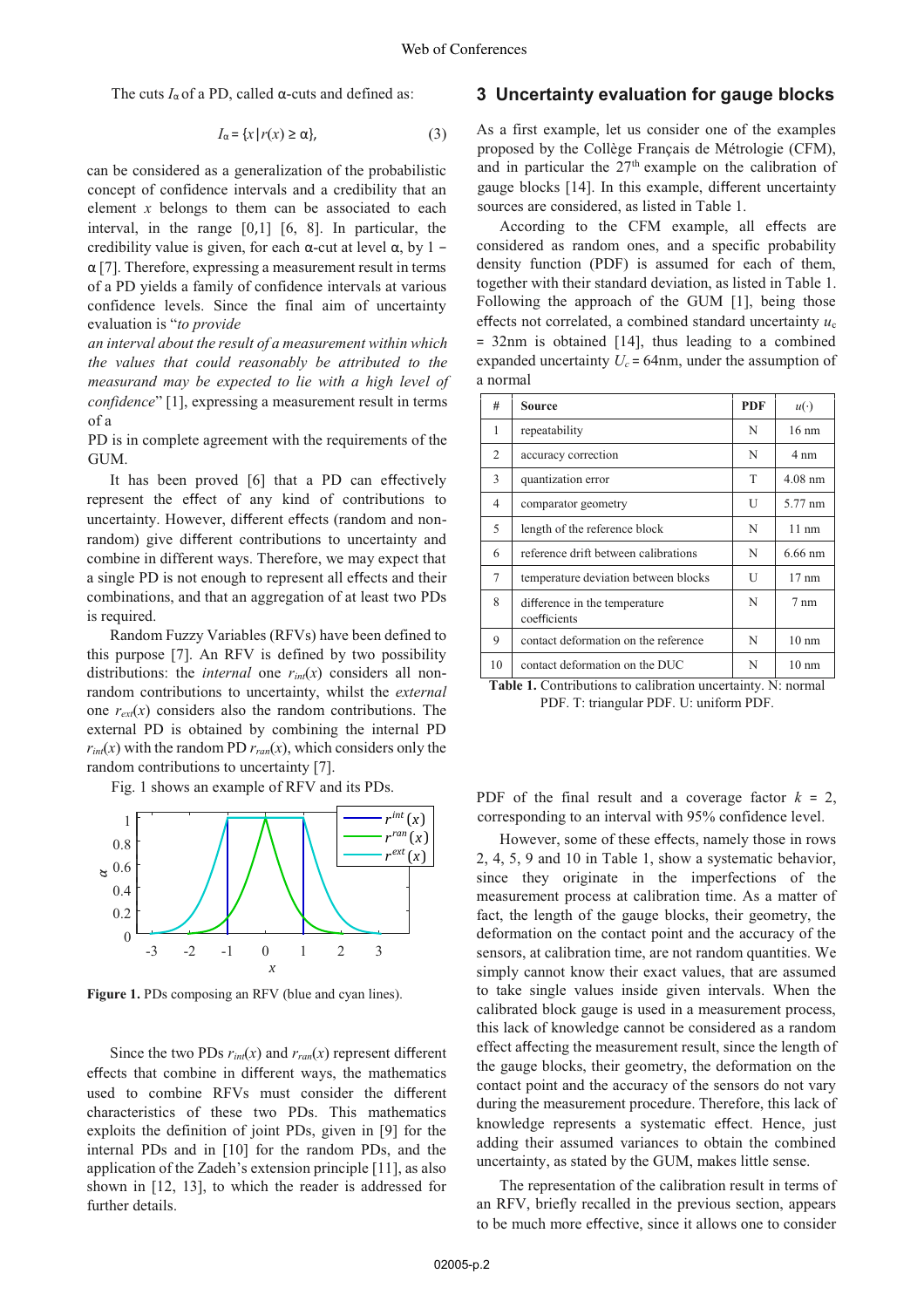the systematic effects in the internal PD, separated from the random ones. Therefore, starting from the available information listed in Table 1, considering the contribution coming from row 4 as total ignorance on the related error, and according to the procedure shown in [15], the RFV shown in Fig. 2 is obtained, where the contributions in rows 2, 4, 5, 9 and 10 have been used to build the internal PD, and the other ones have been used to build the random PD.

It can be noted that the  $\alpha$ -cut at  $\alpha$  = 0.32, corresponding to the interval with 68% confidence level, has an halfwidth of 0.06μ*<sup>m</sup>* and the α-cut at α = 0.05, corresponding to the interval with 95% confidence level, has an halfwidth of  $0.11 \mu m$ . In GUM terms, this value corresponds to the combined expanded uncertainty, associated to the confidence interval with 95% confidence level. Therefore, it is possible to compare this value with the combined expanded uncertainty *Uc* evaluated by the CFM. It follows that the RFV approach provides a larger value, as



**Figure 2.** RFV representing the calibration result of a 50 mm gauge block in terms of deviation from the nominal value. The two intervals are those at 68% (upper interval) and 95% (lower interval) confidence level.

expected, since it takes into account the systematic behavior of some considered effects.

# **4 Uncertainty evaluation for a voltmeter**

This second measurement example consists in the calibration of a Fluke 8845A digital multimeter (device under calibration, DUC), in the DC voltage measurement, by comparison with a Fluke 8508A reference multimeter (standard). To do that, a relationship has to be established between the values measured by the standard and the corresponding indications of the DUC.

Moreover, considering the uncertainty contributions <sup>a</sup>ffecting the standard and the calibration process, an accuracy estimate needs to be associated with the DUC. This can be done by following three different approaches: the GUM approach reported in [1], the Monte Carlo (MC) simulations, as suggested in [2], or the RFV approach. The main goal of this example is to show that, following the

<sup>1</sup> For the sake of simplicity, the calibration procedure is here performed for a single voltage value. Of course, the procedure may be RFV approach, a more informative accuracy estimate is obtained. Moreover, the RFV approach allows a more <sup>e</sup>ffective accuracy estimate than the GUM and MC approaches when the voltmeter is operated, after calibration, under unknown temperature conditions, that are likely to be different than the temperature at calibration time.

The employed calibration procedure is the following: the same voltage<sup>1</sup> is simultaneously measured by the standard, with a fixed operating temperature  $\vartheta_S = 23^\circ C$ , and the DUC for different operating temperatures in the range the DUC, for different operating temperatures in the range  $8°C \le \theta \le 38°C$ . The obtained expected value of the voltage<br>is according to the standard  $v_c = 9.999942V$ , while is, according to the standard,  $v_S = 9.999942V$ , while multiple expected values  $\bar{v}_{DUC}(\vartheta)$  are obtained according to the indications of the DUC, as shown in Table 2.

Starting from  $\bar{v}_s$  and  $\bar{v}_{DUC}(\vartheta)$ , a correction value δ<sup> $\bar{o}$ </sup>  $(θ)$  can be obtained, as:

$$
\delta^{-}(\vartheta) = \sqrt{s} - \sqrt{s_{DUC}}(\vartheta)
$$
 (4)

**Table 2.**  $\sqrt{D}UC(\theta)$  and  $\sigma_{VDUC}(\theta)$  for different  $\vartheta$  values.

|    | $\vartheta$ [°C] $V_{DUC}(\vartheta)$ [V] | $\sigma_{\text{VDUC}}(\vartheta)$ $\lfloor \mu V \rfloor$ |
|----|-------------------------------------------|-----------------------------------------------------------|
| 8  | 9.99991                                   | 9                                                         |
| 18 | 9.99990                                   | 8                                                         |
|    |                                           |                                                           |
| 28 | 9.99989                                   | 8                                                         |
| 38 | 9.99988                                   |                                                           |
|    |                                           |                                                           |

The evaluation of (4) completes the calibration procedure. Then, when the calibrated multimeter is employed to measure a voltage  $ν_m$ , the correction  $δ<sup>-</sup>(θ)$  can be applied according to:

$$
\mathsf{v} = \mathsf{v}_m + \delta^-(\vartheta) \tag{5}
$$

Of course, due to the uncertainty affecting ¯v*<sup>S</sup>* and  $\overline{v}_{DUC}$  ( $\vartheta$ ), also the correction  $\delta$ <sup>-</sup> ( $\vartheta$ ) is affected by uncertainty. Evaluating this last uncertainty contribution corresponds to estimate the residual uncertainty contributions associated with the calibrated voltmeter, i.e. its accuracy. In fact, according to (5), for a specific measured value  $v_m$  and a specific operating temperature  $\vartheta$ , the uncertainty affecting the corrected value v is equal to the uncertainty affecting  $\delta^-(\theta)$ .

The uncertainty contributions involved in the calibration process are a type B contribution provided by the manufacturer of the standard ( $\Delta_{\text{vs}}$  = 34 $\mu$ V), a type A contribution due to the experimental variability of  $v_S(\sigma_{vs} =$ <sup>4</sup>μV) and a type A contribution due to the experimental variability of  $\bar{v}_{DUC}(\vartheta)$ , as shown in Table 2. Moreover, when the operating temperature of the calibrated voltmeter

repeated for several voltage values covering the whole input range of the DUC.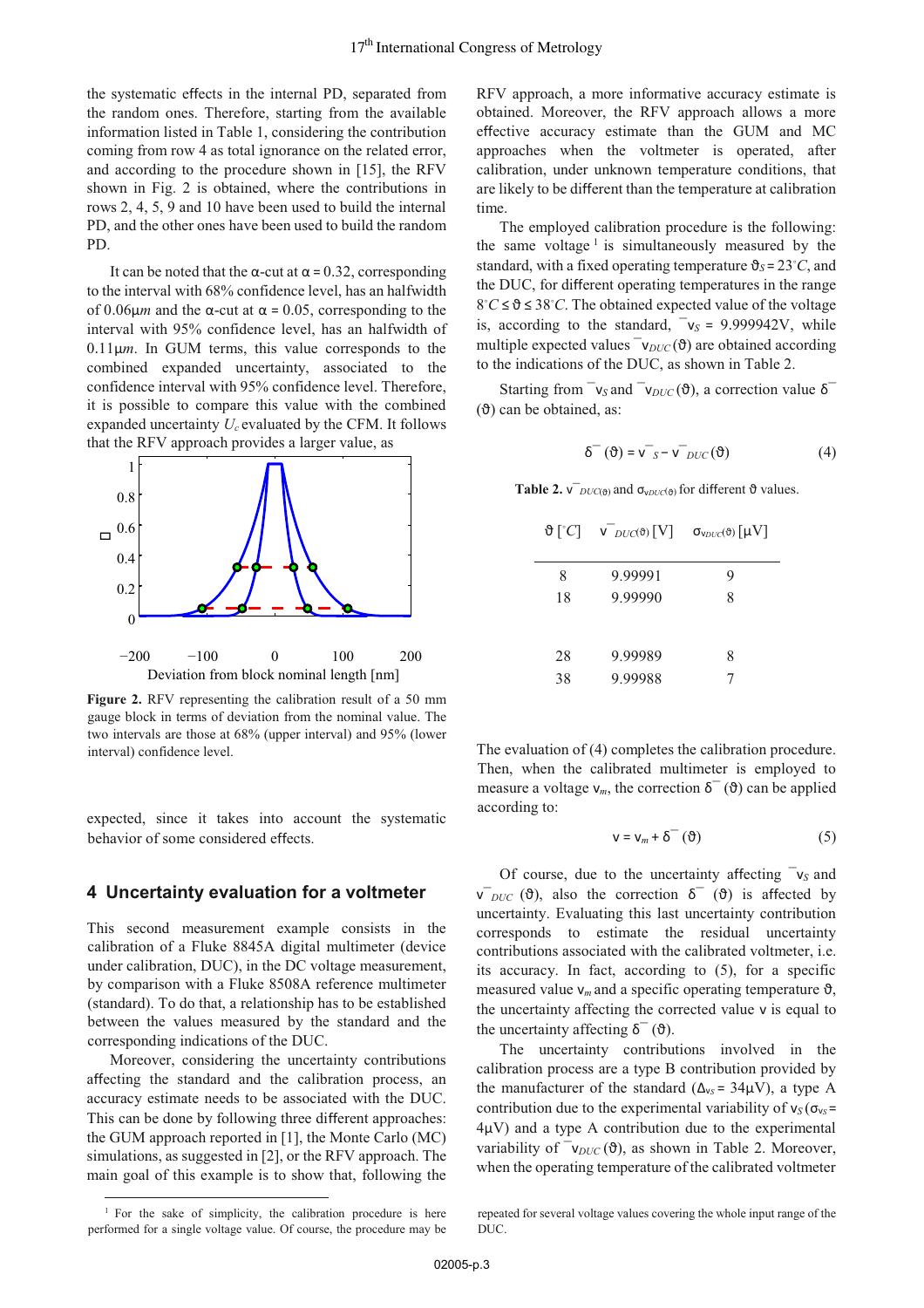is considered unknown, a type B contribution is added to the final accuracy estimate of the voltmeter.

#### **4.1 GUM approach**

According to the GUM approach [1], the combined uncertainty  $u_{\delta(\theta)}$  can be found by combining the standard uncertainties of  $v_S$  and  $v_{DUC}$  through (4), starting from some assumptions about their probability density functions (PDFs). In particular, the standard uncertainty of  $v_S$  is obtained assuming a uniform PDF of width 2∆v*<sup>S</sup>* and a normal PDF with standard deviation σ<sub>vs</sub>, while the standard uncertainty of v<sub>DUC</sub> is obtained assuming a normal

PDF with standard deviation σ<sub>ν*DUC*(θ)</sub>. Then, according to (5), for a given measured value  $v_m$  and a specific operating temperature  $\vartheta$ , the uncertainty  $u_{\nu}$  is equal to  $u_{\delta(\vartheta)}$ .

Another uncertainty contribution should be added in the evaluation of  $u<sub>y</sub>$  in the case of an unknown operating temperature of the calibrated voltmeter in a given range. As an example, let us assume that during a measurement process after calibration the operating temperature may assume a constant, though unpredictable value in the range  $18°C \le \theta \le 28°C$ . This means that the best estimate of the correction  $\delta^-(\theta)$  to be applied in (5) is now unknown correction  $\delta^-(\theta)$  to be applied in (5) is now unknown. Following the GUM probabilistic approach, the only way to include this contribution to uncertainty is to consider an additional random contribution in the evaluation of  $u<sub>v</sub>$ . In particular, the additional contribution is obtained by considering a uniform PDF of width:

$$
2\Delta \delta = \delta^{-} (28^{\circ}C) - \delta^{-} (18^{\circ}C) \tag{6}
$$

The main problem with this approach is that, both for fixed and unknown operating temperatures, the resulting PDF of v is unknown and, therefore, the confidence for which v is supposed to lie in the interval  $[v - K \cdot u_v, v + K \cdot$  $|u_v|$  is unknown, where *K* is the coverage factor. This confidence may be determined by referring to the central limit theorem (CLT), even if few input variables have been combined. If an higher accuracy in the uncertainty evaluation is desired, Monte Carlo (MC) simulations should be considered, as suggested by GUM supplement 1 [2]. In this case, the samples of v are directly obtained and they provide an estimate of the PDF of v. In Sec. 4.3, this PDF will be transformed into an equivalent PD [8] that will be compared with the ones obtained following the RFV approach.

# **4.2 RFV approach**

The calibration procedure can be also modeled following the RFV approach. Considering the uncertainty contributions and associated PDFs discussed above, RFVs can be associated with  $v_S$  and  $v_{DUC}(\theta)$ , as shown in Fig. 3 and 4, respectively. Since only random contributions are considered for  $v_{DUC}(\theta)$ , its RFVs are composed by the sole random PDs  $r_{\text{VDUC}}$ |θ.



**Figure 3.** RFV associated with v*<sup>S</sup>* .



RFVs associated with  $v_{DUC}(\vartheta)$ .

Due to the uncertainty presence, for each temperature  $\vartheta$ , an RFV shall be associated with  $\delta(\vartheta)$  given by the



**Figure 5.** RFVs associated with  $\delta(\vartheta)$ .

*v<sub>DUC</sub>* (θ). The resulting internal and external PDs  $r_{\delta}$ |θ composing these RFVs are shown in Fig. 5.

The PDs  $r_{\delta}$  can be usefully employed to obtain, for a given measured voltage  $v_m$  and temperature value  $\vartheta$ , the PDs of the corrected voltage values v. In fact, according to (5), the PDs  $r_{\nu|(\nu_m,\vartheta)}$  can be simply obtained, as:

$$
rv|_{(v_m,\vartheta)} = r\delta|\vartheta\left(\mathsf{V} - \mathsf{V}_m(\vartheta)\right) \tag{7}
$$

As an example, the RFV of  $v$  for specific values  $v_m =$ 9.99990*V* and  $\vartheta = 23^\circ C$  is shown in Fig. 6 (red lines). This figure proves that after the correction the most possible figure proves that, after the correction, the most possible value of  $v$  is, as expected,  $v_S$ .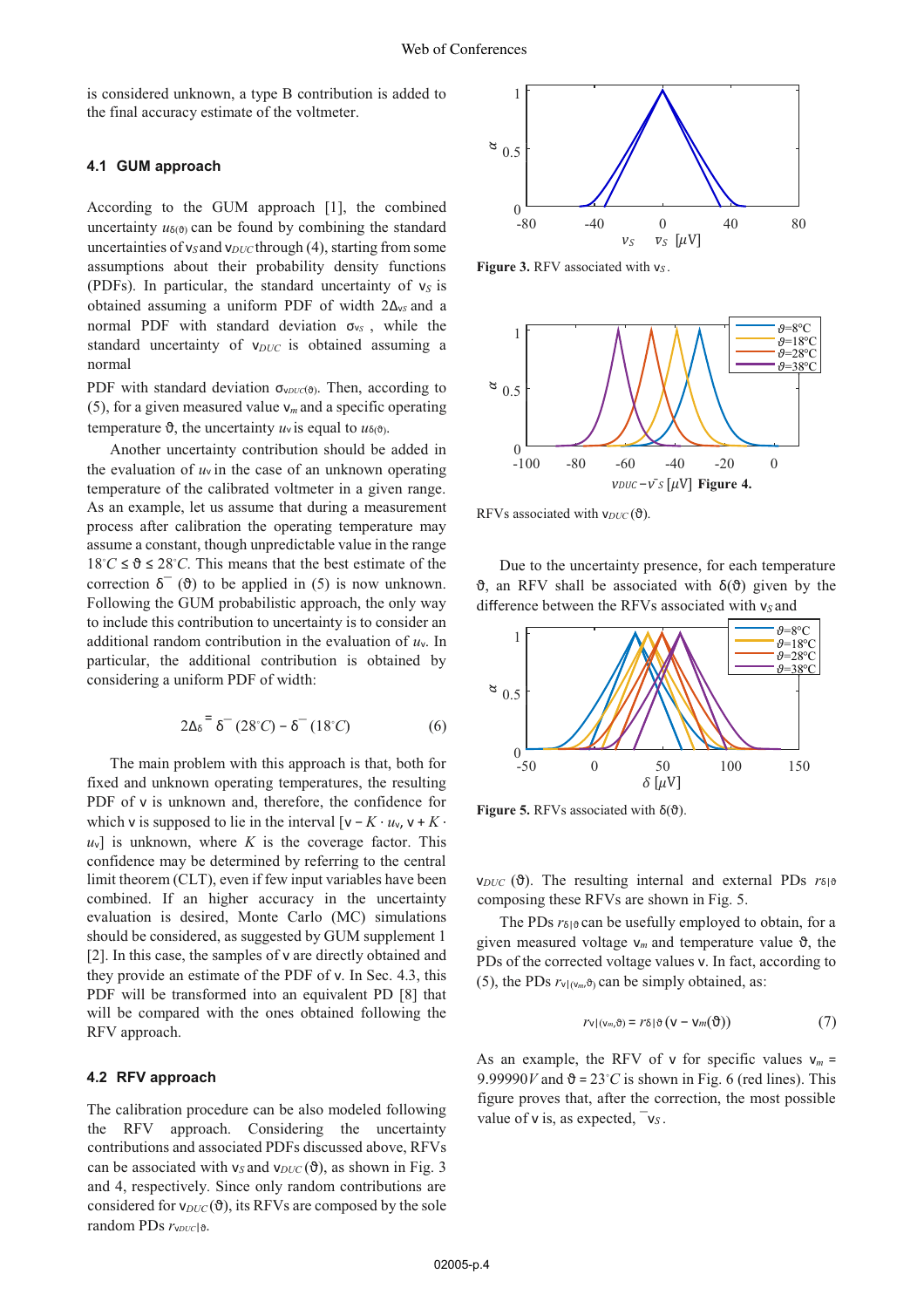

**Figure 6.** RFV (red lines), PD induced by MC simulations (black dashed lines), and confidence intervals provided by GUM approach and CLT (magenta lines) associated with  $\mathsf{v}$  for  $\mathfrak{d} = 23^{\circ}C$ .



**Figure 7. RFV** associated with θ

The availability of PDs  $r_{\nu|\langle v_m, \vartheta \rangle}$  allows one to include in the accuracy estimate the effect of an unknown operating temperature in a given range. A uniform PD expressing the total ignorance about temperature in the range  $18 °C \le \theta \le 28 °C$  can be associated with  $\theta$  as shown in Fig. 7 28<sup>*°C*</sup> can be associated with  $\vartheta$ , as shown in Fig. 7.

According to [16], a principle can be followed to include the information provided by  $r<sub>0</sub>$  in the accuracy estimate:

$$
r_{\mathsf{V}|\mathsf{V}m} = \sup T_{\min} \, r_{\mathsf{V}|\left(\mathsf{V}m,\vartheta\right)}, \, r_{\vartheta} \qquad \quad (8) \, \mathfrak{g}
$$

i.e.  $r_{V|V_m}$  are the marginal PDs of the joint PDs between  $r_{\nu}|_{(v_m,\vartheta)}$  and  $r_{\vartheta}$  [16]. The resulting PDs  $r_{\nu}|_{v_m}$  are shown in Fig. 8 (green lines). Of course, an unknown operating temperature in a given range produces an increment of the non-random uncertainty contributions.



**Figure 8.** RFV (red lines), PD induced by MC simulations (black dashed lines), and confidence intervals provided by GUM approach and CLT (magenta lines) associated with v for  $18^{\circ}C \le$ <br>**A**  $\le$  2°<sup> $\circ$ </sup> ϑ ≤ 28◦ *C*.

## **4.3 Comparison**

The results obtained about the possible corrected values v following the GUM approach and considering the CLT, following the MC approach, and applying the RFV approach, are compared in Figs. 6 and 8. In particular, for the MC simulations, equivalent PDs of v are obtained (black and blue dashed lines), while for the GUM and CLT approach, the 68% and 95% confidence intervals are shown (magenta and cyan horizontal lines). To simplify the comparison, the 68% and 95% confidence intervals obtained following the thee approaches are reported in Tables 3 and 4. For the RFV approach, type-2 confidence intervals are obtained.

**Table 3.** Confidence intervals of v for  $\vartheta = 23^{\circ}C$ .

|            | $68\%$ conf. int. $\lceil \mu V \rceil$ 95% conf. int. $\lceil \mu V \rceil$           |                    |
|------------|----------------------------------------------------------------------------------------|--------------------|
| CLT        | $[-21, 21]$                                                                            | $[-43, 43]$        |
| МC         | $[-24, 24]$                                                                            | $[-39, 39]$        |
| <b>RFV</b> | $\begin{bmatrix} [-32, -23], [23, 32] \end{bmatrix}$                                   | $[[-50, -32],[32,$ |
|            |                                                                                        | 50]]               |
|            | <b>Table 4.</b> Confidence intervals of v for $18^\circ C \le \theta \le 28^\circ C$ . |                    |
|            | 68% conf. int. $\lceil \mu V \rceil$ 95% conf. int. $\lceil \mu V \rceil$              |                    |
| CLT        | $[-22, 22]$                                                                            | [-44, 44]          |
| МC         | $[-24, 24]$                                                                            | $[-40, 40]$        |
| <b>RFV</b> | $[[-37, -28], [28, 37]]$                                                               | $[[-55, -38],[38,$ |
|            |                                                                                        | 55 I I             |

When a known temperature  $\theta = 23^{\circ}C$  is considered<br>and Table 3), the MC and REV approaches provide (Fig. 6 and Table 3), the MC and RFV approaches provide compatible results. In fact, all the MC confidence intervals fall inside the RFV type-2 confidence intervals. In this respect, the RFV approach leads to a more informative

result since it considers the different random and nonrandom nature of the contributions to uncertainty, thus providing an uncertainty estimate due to the sole nonrandom effects (narrowest confidence intervals) and an estimate due to all effects (largest confidence intervals). On the other hand, the GUM and CLT approach provides only approximate results.

When an unknown temperature in the range  $18^{\circ}C \le \vartheta$ <br><sup>2</sup><sup>*C*</sup> is considered (Fig. 8 and Table 4), the MC and PEV ≤ 28◦ *C* is considered (Fig. 8 and Table 4), the MC and RFV approaches provide different results. This is due to a different representation of the available knowledge about the unknown temperature. Following the GUM and CLT approach and the MC approach, the effect of an unknown temperature is modeled as an additive random contribution. However, the effect of an unknown temperature is not random, but systematic, since it produces a (unknown) deviation of the most possible value of the correction  $\delta$ <sup> $\sigma$ </sup> ( $\theta$ ). Moreover, following these approaches, a specific PDF (uniform) is associated with temperature, even if the knowledge about the specific PDF is not available, as in the considered example. On the other hand, the systematic nature and the unknown PDF of temperature are correctly represented by following the RFV approach. According to Fig. 8 and Table 4, when the